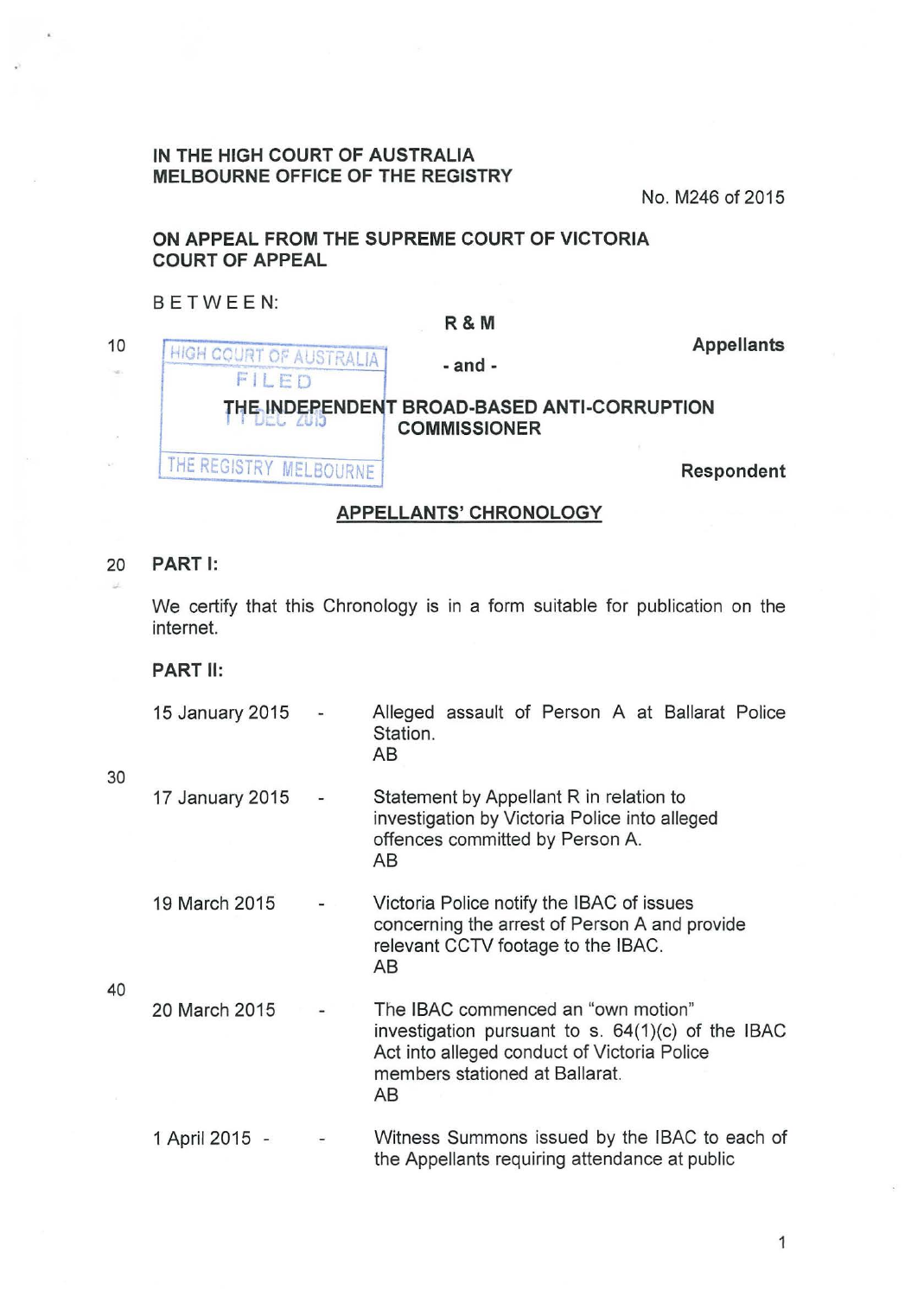|                 |                      | examinations to be held on 15 April 2015 to give<br>evidence in relation to Operation Ross.<br>AB                                                                                                                                              |
|-----------------|----------------------|------------------------------------------------------------------------------------------------------------------------------------------------------------------------------------------------------------------------------------------------|
|                 | 2 April 2015         | Victoria Police issues a Notice of Interim Action to<br>each Appellant suspending each of them from 2<br>April 2015.<br>AB                                                                                                                     |
| 10 <sub>1</sub> | 2 April 2015         | Service of Summons and information documents<br>and notice of confidentiality on Appellant M.<br>AB                                                                                                                                            |
|                 | 7 April 2015         | Service of Summons and information documents<br>and notice of confidentiality on Appellant R.<br>AВ                                                                                                                                            |
| 20              | 7 April 2015         | Announcement by the IBAC that public<br>examinations will be held from 15 April 2015 in<br>relation to Operation Ross.<br>AB                                                                                                                   |
|                 | 10 April 2015        | Victoria Police advise the Appellants that the<br>allegations against each of them relate to assaults<br>occurring on 15 January 2015 and that a decision<br>as to the holding of Crimes Act, 1958 (Vic)<br>interviews will be deferred.<br>AB |
| 30              | 10 & 12 April 2015 - | Written Submissions received by the IBAC from<br>the Appellants in relation to the holding of the<br>public examinations.<br>AB                                                                                                                |
|                 | 15 April 2015        | Written Reasons and Rulings by the IBAC rejecting<br>the Appellants' Submissions (later revised on 17<br>April 2015).<br>AB                                                                                                                    |
| 40              | 15 April 2015        | Written opening address by Counsel assisting the<br>IBAC provided to the Appellants.<br>AВ                                                                                                                                                     |
|                 | 15 April 2015        | Application by Appellants for interlocutory<br>injunction restraining the IBAC from proceeding<br>until determination of originating motion.<br>AB                                                                                             |

 $\ddot{\phantom{0}}$ 

 $\epsilon$